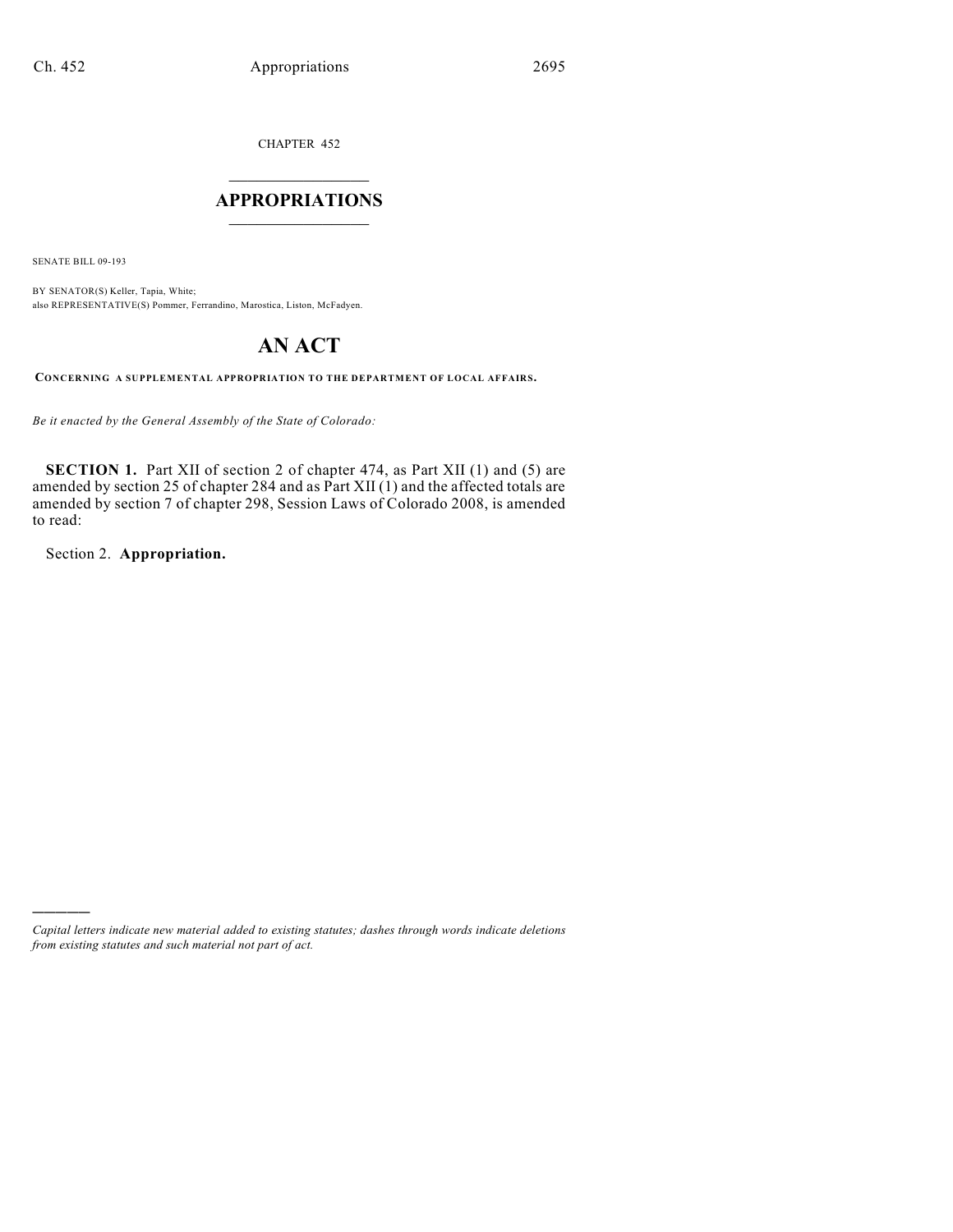|                    |       | APPROPRIATION FROM            |                                                |                             |                                |                                |  |  |
|--------------------|-------|-------------------------------|------------------------------------------------|-----------------------------|--------------------------------|--------------------------------|--|--|
| ITEM &<br>SUBTOTAL | TOTAL | <b>GENERAL</b><br><b>FUND</b> | <b>GENERAL</b><br><b>FUND</b><br><b>EXEMPT</b> | <b>CASH</b><br><b>FUNDS</b> | REAPPROPRIATED<br><b>FUNDS</b> | <b>FEDERAL</b><br><b>FUNDS</b> |  |  |

# **PART XII DEPARTMENT OF LOCAL AFFAIRS**

| (1) EXECUTIVE DIRECTOR'S OFFICE  |           |             |                        |                          |         |
|----------------------------------|-----------|-------------|------------------------|--------------------------|---------|
| Personal Services                | 1,155,424 | 40,513      |                        | $1,114,911$ <sup>a</sup> |         |
|                                  | 1,154,696 | 39,785      |                        |                          |         |
|                                  |           | $(0.5$ FTE) |                        | $(12.7$ FTE)             |         |
| Health, Life, and Dental         | 1,075,731 | 562,973     | $139,277$ <sup>b</sup> | 172,119°                 | 201,362 |
| Short-term Disability            | 15,738    | 5,241       | 2,129 <sup>b</sup>     | $4,238^{\circ}$          | 4,130   |
| S.B. 04-257 Amortization         |           |             |                        |                          |         |
| <b>Equalization Disbursement</b> | 193,694   | 64,510      | $26,498$ <sup>b</sup>  | 51,858°                  | 50,828  |
| S.B. 06-235 Supplemental         |           |             |                        |                          |         |
| Amortization Equalization        |           |             |                        |                          |         |
| Disbursement                     | 90,794    | 30,239      | $11,663^b$             | $25,066^{\circ}$         | 23,826  |
| Salary Survey and Senior         |           |             |                        |                          |         |
| <b>Executive Service</b>         | 458,469   | 161,726     | 68,068 <sup>b</sup>    | $94,235^{\circ}$         | 134,440 |
| Performance-based Pay            |           |             |                        |                          |         |
| Awards                           | 184,590   | 92,714      | $18,125^{\circ}$       | $26,488^{\circ}$         | 47,263  |
| Workers' Compensation            | 34,064    | 31,674      | 1,073 <sup>b</sup>     | $1,317^{\circ}$          |         |
| <b>Operating Expenses</b>        | 144,175   | 132,413     |                        |                          | 11,762  |
|                                  |           | 34,493      |                        | $97,920$ <sup>a</sup>    |         |
| Legal Services for 1,790         |           |             |                        |                          |         |
| hours                            | 134,429   | 121,970     | 6,312 <sup>b</sup>     | $1,268^{\circ}$          | 4,879   |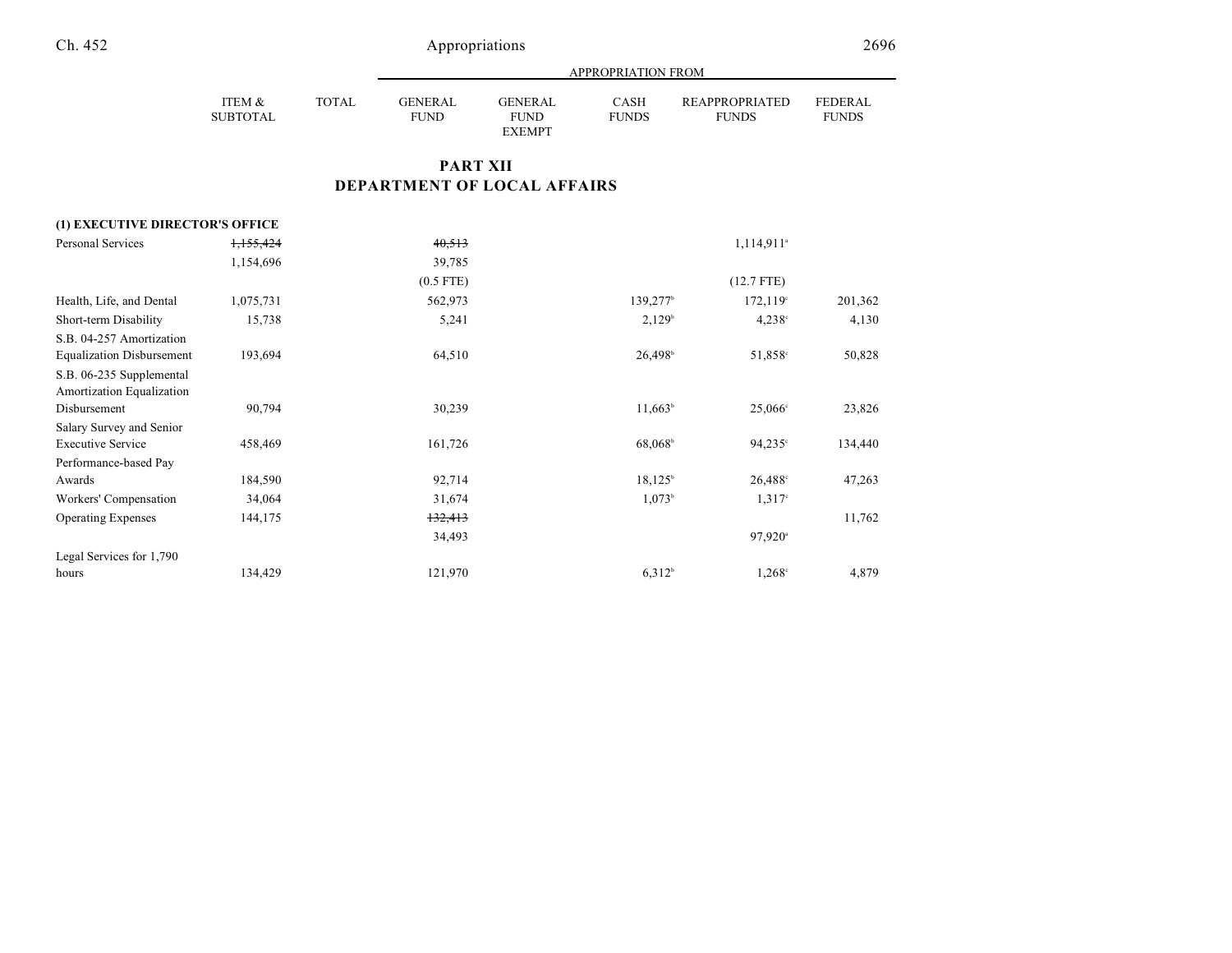| Purchase of Services from     |         |           |                       |                      |             |
|-------------------------------|---------|-----------|-----------------------|----------------------|-------------|
| Computer Center               | 40,303  | 40,303    |                       |                      |             |
| Multiuse Network              |         |           |                       |                      |             |
| Payments                      | 67,409  | 37,835    | $3,241$ <sup>b</sup>  | $4,777$ <sup>c</sup> | 21,556      |
| <b>MANAGEMENT AND</b>         |         |           |                       |                      |             |
| ADMINISTRATION OF OIT         | 13,682  | 5,671     |                       |                      | 8,011       |
| Payment to Risk               |         |           |                       |                      |             |
| Management and Property       |         |           |                       |                      |             |
| Funds                         | 17,928  | 16,673    | $1,122^b$             | $133^\circ$          |             |
| Vehicle Lease Payments        | 95,937  | 77,430    |                       | $18,507$ °           |             |
| <b>Information Technology</b> |         |           |                       |                      |             |
| Asset Maintenance             | 104,793 | 29,913    | $13,049^{\circ}$      | $37,507$ °           | 24,324      |
| Leased Space                  | 80,988  | 16,692    |                       | $12,430^{\circ}$     | 51,866      |
| Capitol Complex Leased        |         |           |                       |                      |             |
| Space                         | 473,484 | 346,132   | $24,391$ <sup>d</sup> | 55,408 <sup>c</sup>  | 47,553      |
| <b>Communication Services</b> |         |           |                       |                      |             |
| Payments                      | 27,788  | 13,894    |                       |                      | 13,894      |
|                               |         | 6,947     |                       |                      | 20,841      |
| Moffat Tunnel                 |         |           |                       |                      |             |
| <b>Improvement District</b>   | 92,958  |           | $92,958$ °            |                      |             |
|                               |         |           |                       |                      | $(1.0$ FTE) |
|                               |         | 4,488,696 |                       |                      |             |
|                               |         | 4,501,650 |                       |                      |             |
|                               |         |           |                       |                      |             |

<sup>a</sup> This amount shall be from indirect cost recoveries.

 $\circ$  These amounts shall be from various sources of cash funds.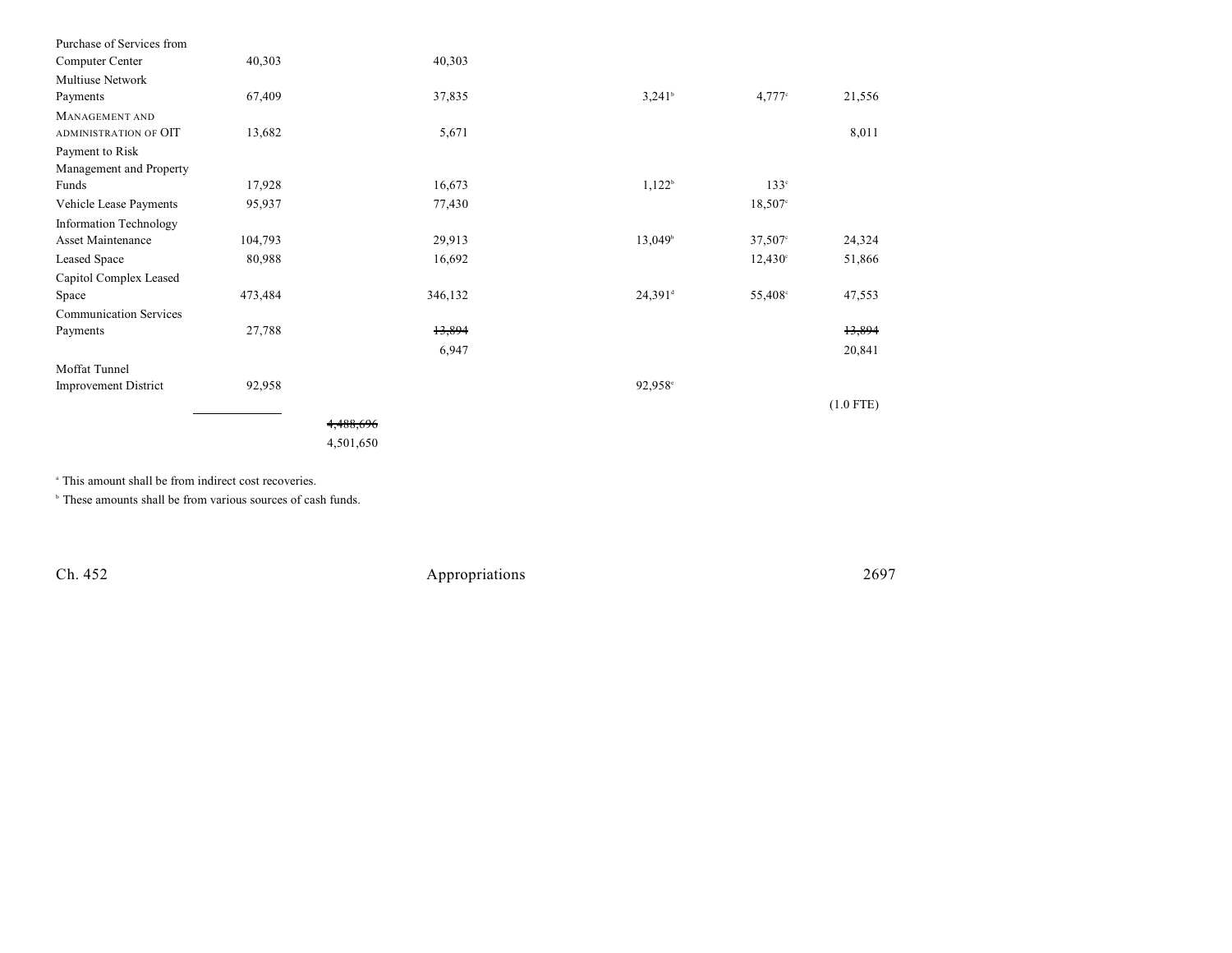| <b>APPROPRIATION FROM</b> |                                           |                             |                                                   |  |  |
|---------------------------|-------------------------------------------|-----------------------------|---------------------------------------------------|--|--|
| $C$ and $T$ and $T$       | $\sim$ $\sim$ $\sim$ $\sim$ $\sim$ $\sim$ | $\sim$ $\sim$ $\sim$ $\sim$ | <b>BD</b> <i>i</i> BBB $\bigcap$ BBC <i>i</i> BBB |  |  |

| ITEM &   | <b>TOTAL</b> | <b>GENERAL</b> | <b>GENERAL</b> | CASH         | <b>REAPPROPRIATED</b> | <b>FEDERAL</b> |
|----------|--------------|----------------|----------------|--------------|-----------------------|----------------|
| SUBTOTAL |              | <b>FUND</b>    | FUND           | <b>FUNDS</b> | <b>FUNDS</b>          | <b>FUNDS</b>   |
|          |              |                | <b>EXEMPT</b>  |              |                       |                |

 These amounts shall be from the Local Government Mineral and Energy Impact Grants and Disbursements line item, which includes moneys in the Local <sup>c</sup> Government Severance Tax Fund created in Section 39-29-110 (1) (a) (I), C.R.S., and moneys in the Local Government Mineral Impact Fund created in Section 34-63-102 (5) (a) (I), C.R.S.

 Of this amount, \$10,019 shall be from the Building Regulation Fund created in Section 24-32-3309 (1), C.R.S., \$5,846 shall be from the Local Government Limited <sup>d</sup> Gaming Impact Fund created in Section 12-47.1-1601 (1) (a), C.R.S., \$4,581 shall be from the Search and Rescue Fund created in Section 33-1-112.5 (1), C.R.S., and \$3,945 shall be from the Colorado Water Resources and Power Development Authority pursuant to Section 37-95-107.6 (3) (b), C.R.S.

<sup>e</sup> This amount shall be from the Moffat Tunnel Cash Fund pursuant to Section 32-8-126, C.R.S.

This amount shall be from federal funds transferred to the Department of Local Affairs from other state agencies.

<sup>8</sup> This amount shall be from donations.

#### **(2) PROPERTY TAXATION**

Division of Property

| Taxation                        | 2,729,557 |           | 1,305,288    | 672,172 <sup>a</sup> | 752,097              |
|---------------------------------|-----------|-----------|--------------|----------------------|----------------------|
|                                 | 2,691,049 |           | 1,303,831    |                      | 715,046 <sup>b</sup> |
|                                 |           |           | $(15.7$ FTE) | $(11.1$ FTE)         | $(11.7$ FTE)         |
| State Board of                  |           |           |              |                      |                      |
| Equalization                    | 12,856    |           | 12,856       |                      |                      |
| Board of Assessment             |           |           |              |                      |                      |
| Appeals                         | 659,199   |           | 659,199      |                      |                      |
|                                 | 658,107   |           | 658,107      |                      |                      |
|                                 |           |           | $(15.0$ FTE) |                      |                      |
| <b>Indirect Cost Assessment</b> | 66,718    |           |              |                      | 66,718 <sup>b</sup>  |
|                                 |           | 3,468,330 |              |                      |                      |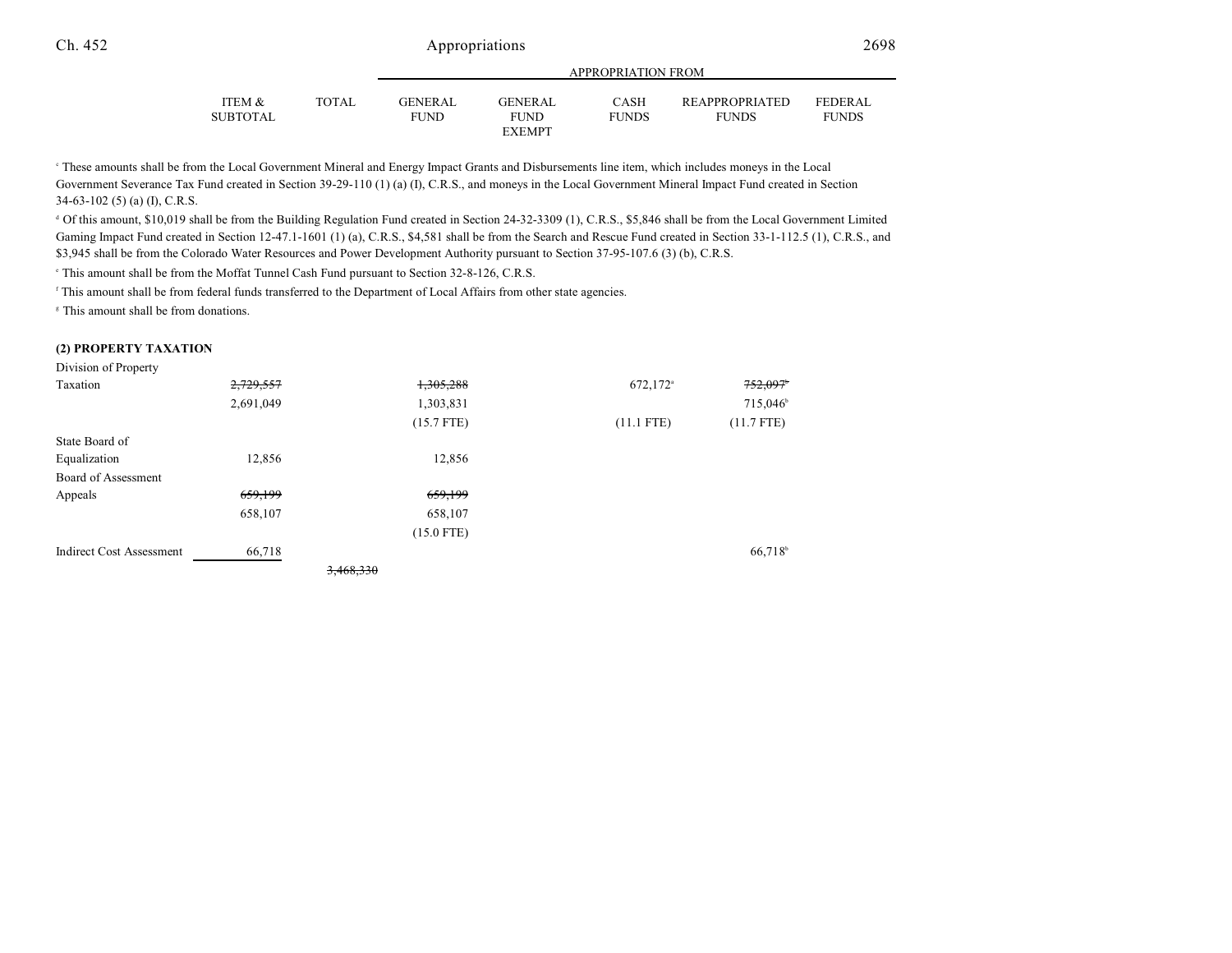### 3,428,730

<sup>a</sup> This amount shall be from the Property Tax Exemption Fund created in Section 39-2-117 (8), C.R.S.

 These amounts shall be from the Local Government Mineral and Energy Impact Grants and Disbursements line item, which includes moneys in the Local <sup>b</sup> Government Severance Tax Fund created in Section 39-29-110 (1) (a) (I), C.R.S., and moneys in the Local Government Mineral Impact Fund created in Section 34-63-102 (5) (a) (I), C.R.S.

### **(3) DIVISION OF HOUSING**

| Personal Services           | 1,405,336  | 341,403     | $76,917$ <sup>a</sup>  | 144,997 <sup>b</sup> | 842,019      |
|-----------------------------|------------|-------------|------------------------|----------------------|--------------|
|                             |            | $(4.6$ FTE) | $(0.9$ FTE)            | $(1.7$ FTE)          | $(14.9$ FTE) |
| <b>Operating Expenses</b>   | 323,903    | 25,903      |                        |                      | 298,000      |
| Manufactured Buildings      |            |             |                        |                      |              |
| Program                     | 1,055,012  |             | 1,055,012              |                      |              |
|                             | 1,023,466  |             | 1,023,466 <sup>c</sup> |                      |              |
|                             |            |             | $(10.0$ FTE)           |                      |              |
| Colorado Affordable         |            |             |                        |                      |              |
| Housing Construction        |            |             |                        |                      |              |
| Grants and Loans            | 2,225,000  | 2,225,000   |                        |                      |              |
| Federal Affordable          |            |             |                        |                      |              |
| Housing Construction        |            |             |                        |                      |              |
| Grants and Loans            | 9,058,270  |             |                        |                      | 9,058,270    |
| <b>Emergency Shelter</b>    |            |             |                        |                      |              |
| Program                     | 967,363    |             |                        |                      | 967,363      |
| Private Activity Bond       |            |             |                        |                      |              |
| <b>Allocation Committee</b> | 2,500      |             | $2,500^{\circ}$        |                      |              |
| Low Income Rental           |            |             |                        |                      |              |
| Subsidies                   | 17,193,000 |             |                        |                      | 17,193,000   |
|                             |            |             |                        |                      |              |
|                             |            |             |                        |                      |              |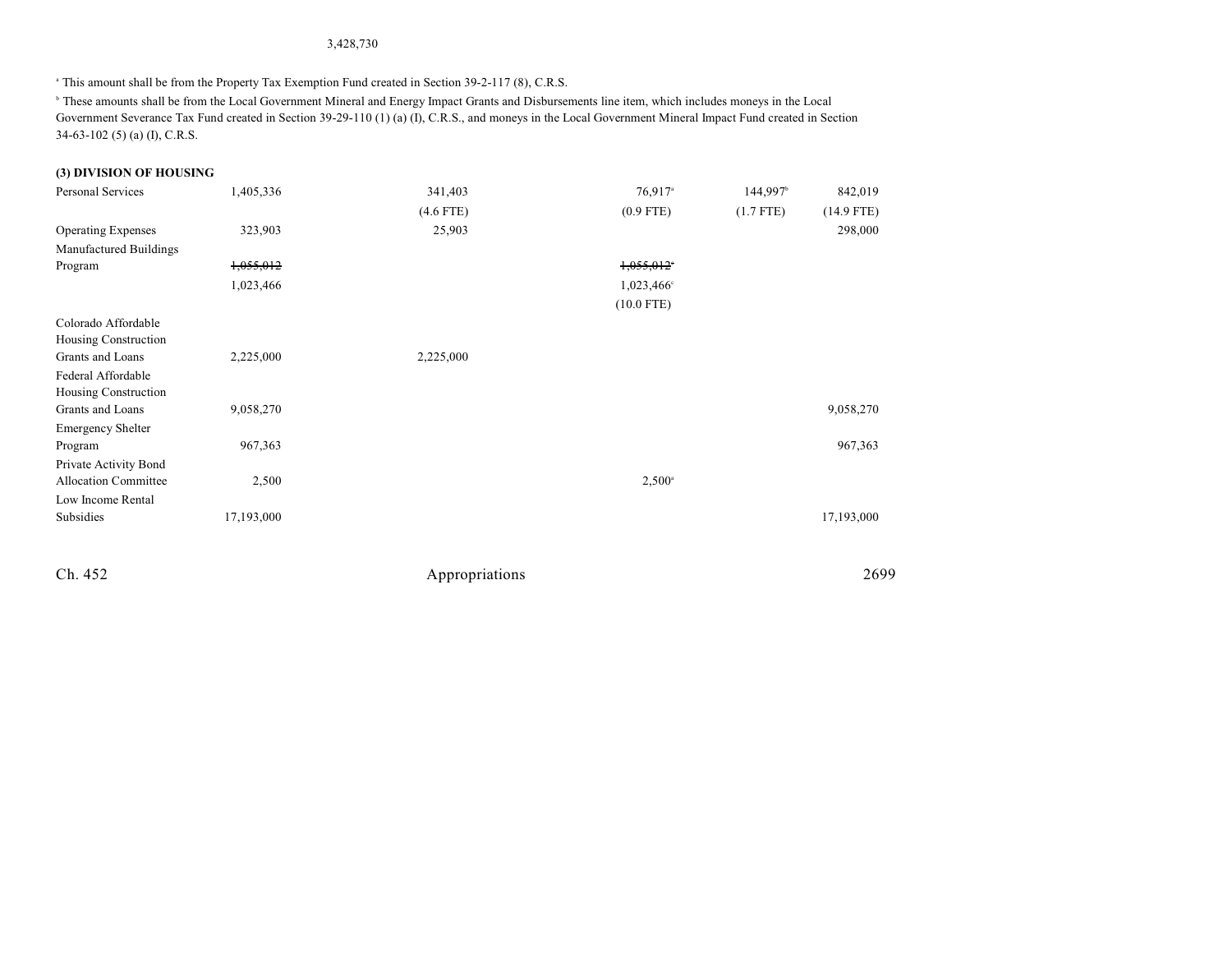|                                 |                           |              | <b>APPROPRIATION FROM</b>     |                                                |                      |                                       |                         |
|---------------------------------|---------------------------|--------------|-------------------------------|------------------------------------------------|----------------------|---------------------------------------|-------------------------|
|                                 | ITEM &<br><b>SUBTOTAL</b> | <b>TOTAL</b> | <b>GENERAL</b><br><b>FUND</b> | <b>GENERAL</b><br><b>FUND</b><br><b>EXEMPT</b> | CASH<br><b>FUNDS</b> | <b>REAPPROPRIATED</b><br><b>FUNDS</b> | FEDERAL<br><b>FUNDS</b> |
| <b>Indirect Cost Assessment</b> | 311,917                   |              |                               |                                                | 134,113              | $23.542^b$                            | 154,262                 |
|                                 | 331,091                   |              |                               |                                                | 153,287°             |                                       |                         |
|                                 |                           | 32,542,301   |                               |                                                |                      |                                       |                         |
|                                 |                           | 32,529,929   |                               |                                                |                      |                                       |                         |

<sup>a</sup> These amounts shall be from the Private Activity Bond Allocations Fund created in Section 24-32-1707 (6) (b), C.R.S.

<sup>b</sup> These amounts shall be from the Local Government Mineral and Energy Impact Grants and Disbursements line item, which includes moneys in the Local Government Severance Tax Fund created in Section 39-29-110 (1) (a) (I), C.R.S., and moneys in the Local Government Mineral Impact Fund created in Section 34-63-102 (5) (a) (I), C.R.S.

These amounts shall be from the Building Regulation Fund created in Section 24-32-3309 (1), C.R.S. <sup>c</sup>

#### **(4) DIVISION OF LOCAL GOVERNMENT**

#### **(A) Local Government and Community Services**

| (1) Administration |  |
|--------------------|--|
|                    |  |

| Personal Services         | 1,550,534 | 874,844      | 494,953              | 180,737     |
|---------------------------|-----------|--------------|----------------------|-------------|
|                           | 1,502,809 | 851,354      | 470,718 <sup>a</sup> |             |
|                           |           | $(10.3$ FTE) | $(7.0$ FTE)          | $(3.1$ FTE) |
| <b>Operating Expenses</b> | 131,351   | 42,178       | $25,146^{\circ}$     | 64,027      |
|                           | 1,681,885 |              |                      |             |
|                           | 1,634,160 |              |                      |             |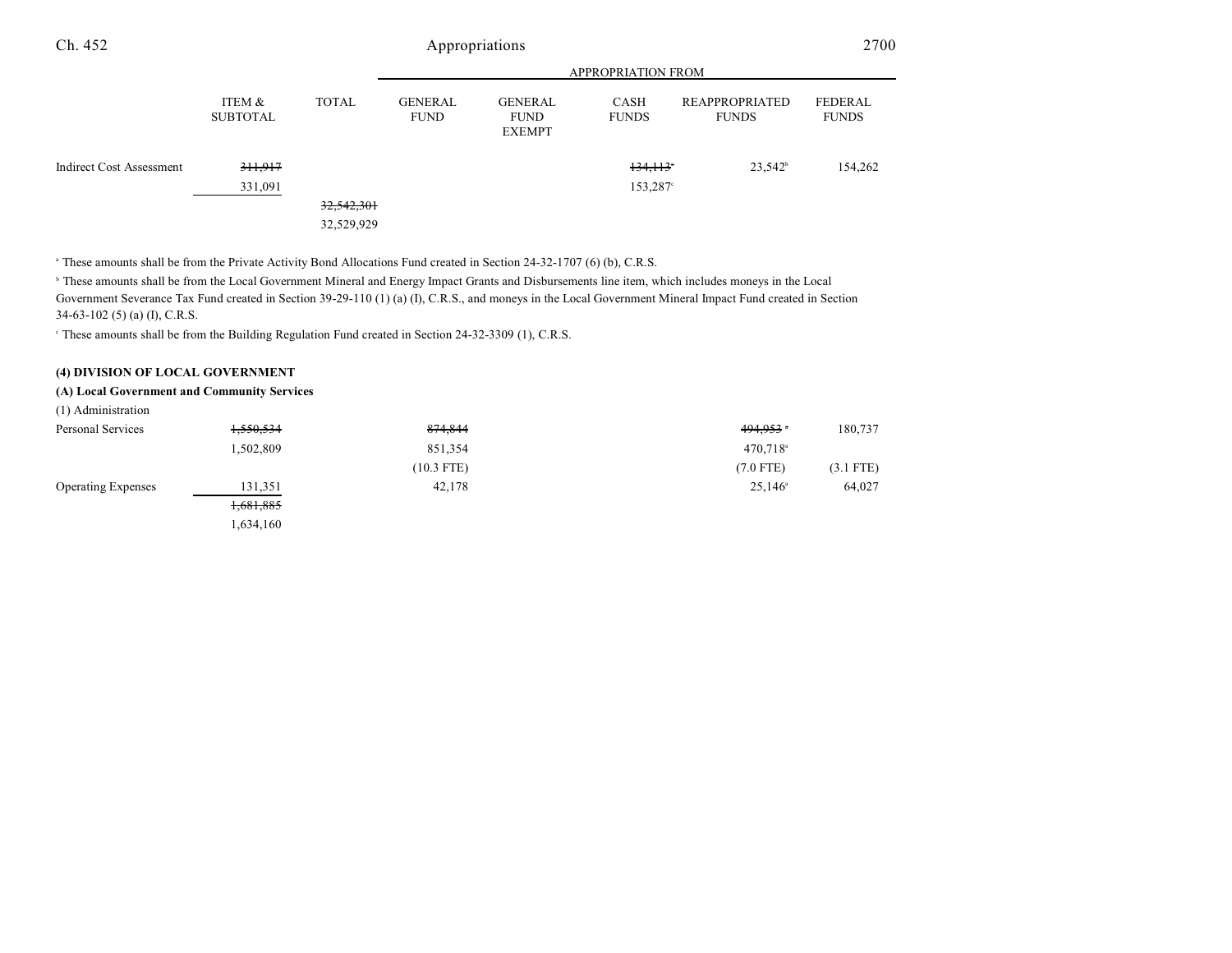<sup>a</sup> These amounts shall be from the Local Government Mineral and Energy Impact Grants and Disbursements line item, which includes moneys in the Local Government Severance Tax Fund created in Section 39-29-110 (1) (a) (I), C.R.S., and moneys in the Local Government Mineral Impact Fund created in Section 34-63-102 (5) (a) (I), C.R.S.

| 151,817    | $151,817$ <sup>a</sup>                  |             |
|------------|-----------------------------------------|-------------|
|            | $(2.0$ FTE)                             |             |
|            |                                         |             |
| 46,600,000 | $46,600,000$ <sup>b</sup>               |             |
|            | $(2.0$ FTE)                             |             |
|            |                                         |             |
| 4,163,651  | 4,163,651°                              |             |
| 4,014,623  | $4,014,623$ <sup>c</sup>                |             |
|            |                                         |             |
|            |                                         |             |
| 30,000     | $30,000$ c                              |             |
|            |                                         |             |
|            |                                         |             |
|            |                                         | 50,000      |
|            |                                         | $(0.5$ FTE) |
|            |                                         |             |
| 150,000    | $150,000$ <sup>d</sup>                  |             |
| 51,145,468 |                                         |             |
| 50,996,440 |                                         |             |
|            | (2) Local Government Services<br>50,000 |             |

<sup>a</sup> This amount shall be from the Colorado Water Resources and Power Development Authority pursuant to Section 37-95-107.6 (3) (b), C.R.S.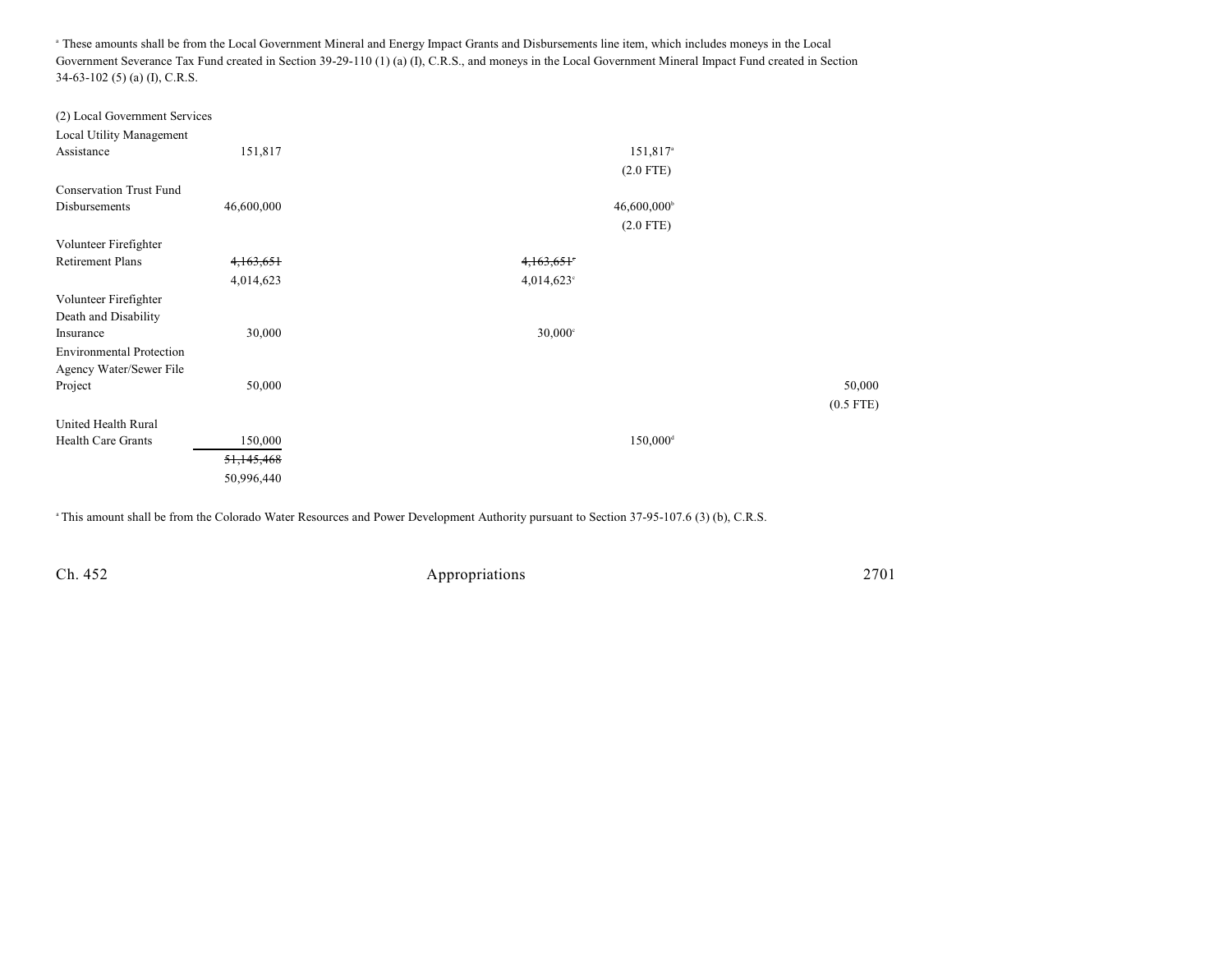|                   |              |                | ALLINOI INTERIORE LINORE |              |                       |                |  |  |
|-------------------|--------------|----------------|--------------------------|--------------|-----------------------|----------------|--|--|
|                   |              |                |                          |              |                       |                |  |  |
| <b>ITEM &amp;</b> | <b>TOTAL</b> | <b>GENERAL</b> | GENERAL                  | CASH         | <b>REAPPROPRIATED</b> | <b>FEDERAL</b> |  |  |
| SUBTOTAL          |              | FUND           | <b>FUND</b>              | <b>FUNDS</b> | <b>FUNDS</b>          | <b>FUNDS</b>   |  |  |
|                   |              |                | <b>EXEMPT</b>            |              |                       |                |  |  |

APPROPRIATION FROM

<sup>b</sup> This amount shall be from the net lottery proceeds transferred to the Conservation Trust Fund pursuant to Section 3 (1) (b) (I) of Article XXVII of the Colorado Constitution. This amount is included for informational purposes, as net lottery proceeds are continuously appropriated by said section. Further, pursuant to Section 24-77-102 (17) (b) (IX), C.R.S., net lottery proceeds are not subject to the limitation on state fiscal year spending set forth in Section 20 of Article X of the Colorado Constitution.

<sup>e</sup> These amounts shall be from the General Fund Exempt Account created in Section 24-77-103.6 (2), C.R.S. Pursuant to Section 31-30-1112 (2) (i), C.R.S., these amounts are included for informational purposes to comply with the limitation on state fiscal year spending imposed by Article X, Section 20, of the State Constitution and Section 24-77-103, C.R.S. Further, these amounts are transferred from the proceeds of insurance premium taxes pursuant to Sections 31-30-1112 (2) (g) and (h), C.R.S., and shall be deemed not to be an appropriation subject to the limitation on General Fund appropriations set forth in Section 24-75-201.1, C.R.S.

 $d$  This amount shall be from grants.

| (3) Community Services    |           |                          |  |
|---------------------------|-----------|--------------------------|--|
| <b>Community Services</b> |           |                          |  |
| <b>Block Grant</b>        | 5,190,947 | 5,190,947                |  |
|                           |           |                          |  |
| (4) Waste Tire Fund       |           |                          |  |
| Waste Tire Recycling,     |           |                          |  |
| Reuse and Removal         |           |                          |  |
| Grants                    | 3,000,000 | $3,000,000$ <sup>a</sup> |  |
|                           |           | $(0.7$ FTE)              |  |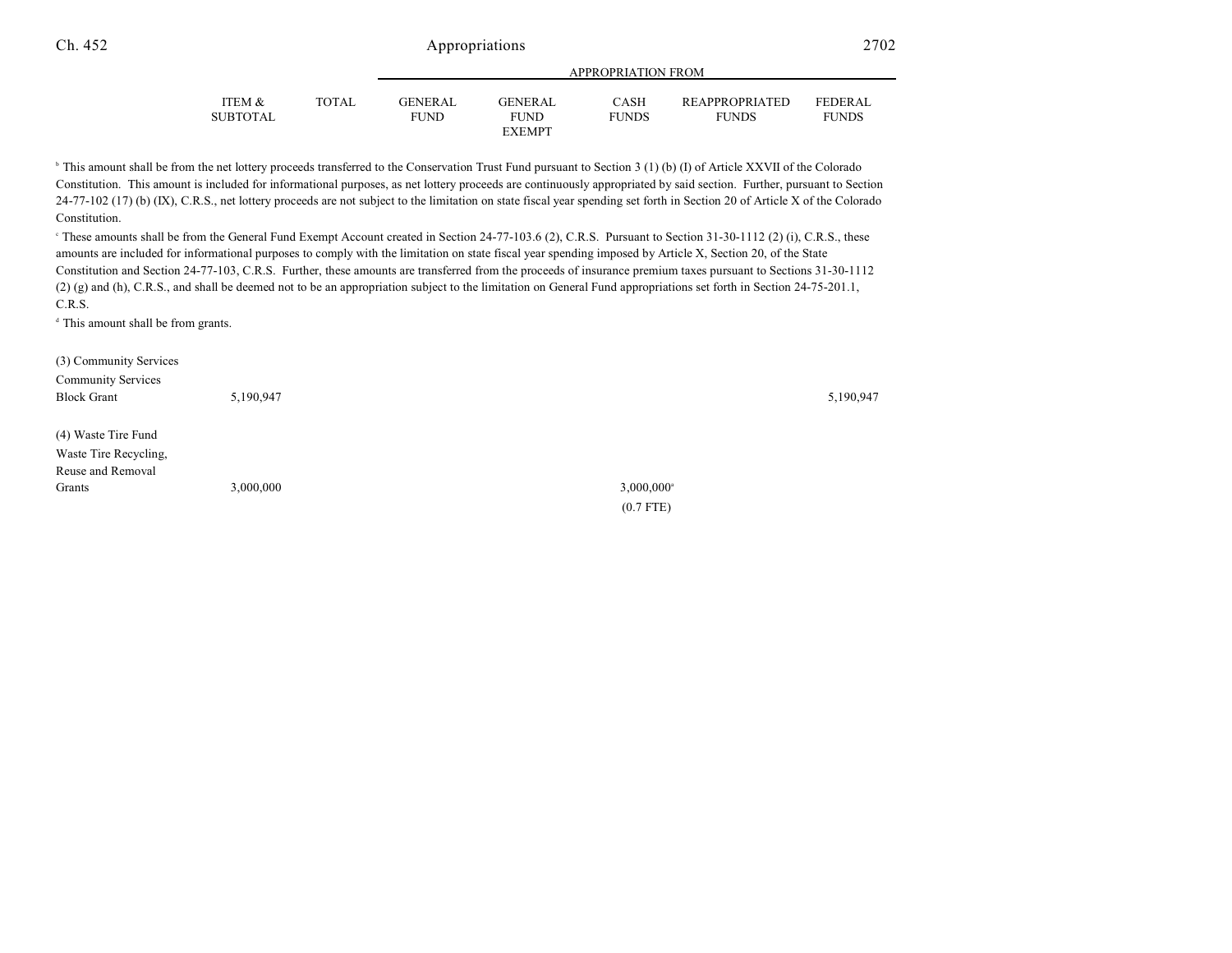<sup>a</sup> Of these amounts, \$1,500,000 shall be from the Waste Tire Recycling Development Cash Fund created in Section 25-17-202 (3) (a), C.R.S., \$750,000 shall be from the Processors and End Users of Waste Tires Cash Fund created in Section 25-17-202.5 (1), C.R.S., and \$750,000 shall be from the Waste Tire Cleanup Fund created in Section 24-32-114 (1), C.R.S.

| (B) Field Services                          |             |             |                          |                             |
|---------------------------------------------|-------------|-------------|--------------------------|-----------------------------|
| Program Costs                               | 2,311,707   | 473,264     | 97,308 <sup>a</sup>      | 1,420,524<br>320,611        |
|                                             | 2,220,631   | 461,436     |                          | 1,341,276                   |
|                                             |             | $(4.9$ FTE) | $(1.0$ FTE)              | $(17.5$ FTE)<br>$(4.9$ FTE) |
| <b>Community Development</b>                |             |             |                          |                             |
| <b>Block Grant</b>                          | 6,818,995   |             |                          | 6,818,995                   |
| Local Government                            |             |             |                          |                             |
| Mineral and Energy                          |             |             |                          |                             |
| Impact Grants and                           |             |             |                          |                             |
| Disbursements <sup>47a</sup>                | 119,000,000 |             | 119,000,000 <sup>c</sup> |                             |
| Local Government                            |             |             |                          |                             |
| Limited Gaming Impact<br>Grants             | 7,183,111   |             | $7,183,111$ <sup>d</sup> |                             |
| Search and Rescue                           |             |             |                          |                             |
| Program                                     | 615,000     |             | 615,000°                 |                             |
|                                             |             |             | $(1.3$ FTE)              |                             |
|                                             |             |             |                          |                             |
| Colorado Heritage<br>Communities Grant Fund | 200,000     | 200,000     |                          |                             |
|                                             | 62,000      | 62,000      |                          |                             |
|                                             |             |             |                          |                             |
| Colorado Heritage                           |             |             |                          |                             |
| <b>Communities Grants</b>                   | 200,000     |             |                          | 200,000 <sup>f</sup>        |
|                                             | 136,328,813 |             |                          |                             |
|                                             | 136,099,737 |             |                          |                             |
|                                             |             |             |                          |                             |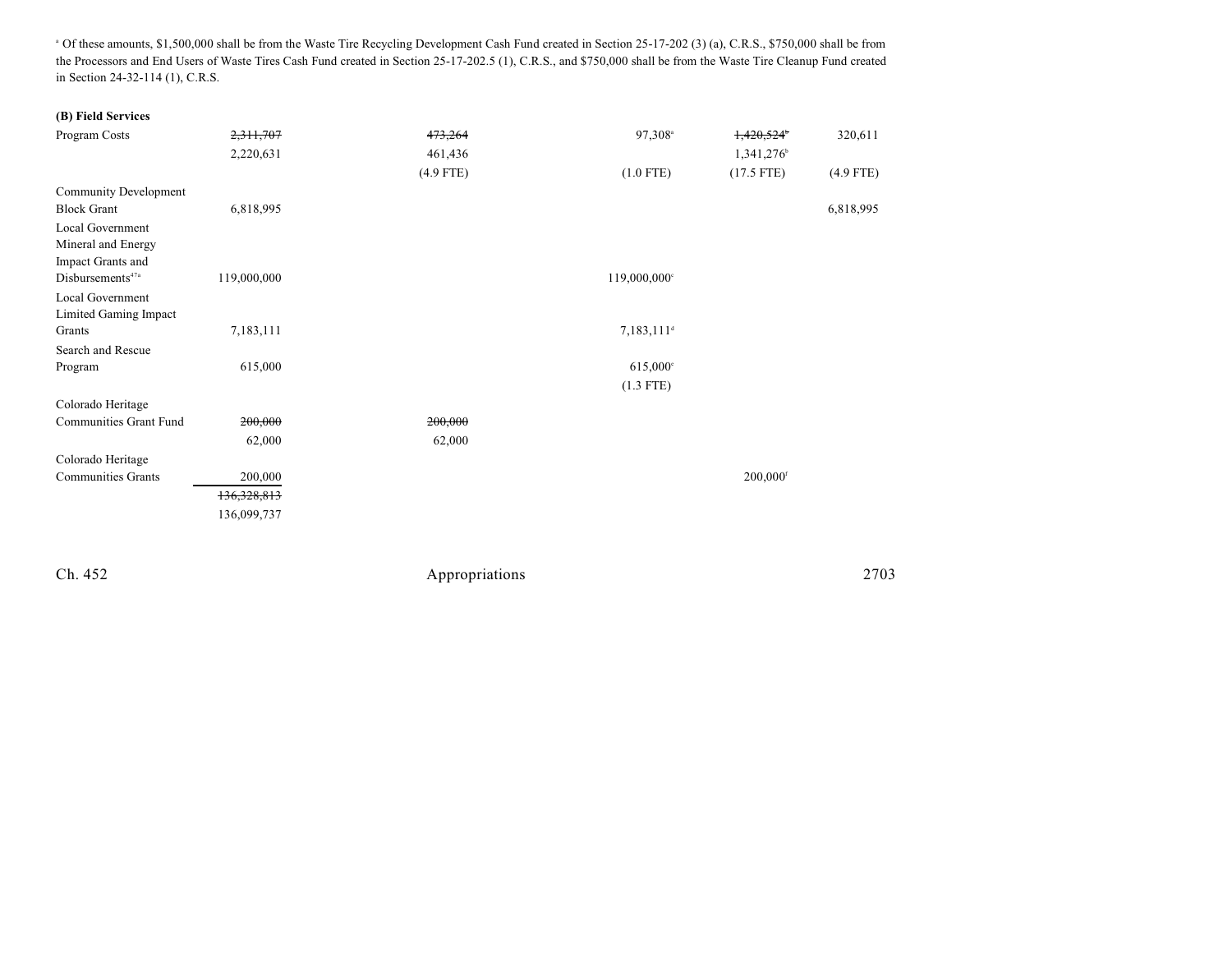| ITEM &   | <b>TOTAL</b> | <b>GENERAL</b> | <b>GENERAL</b> | <b>CASH</b>  | <b>REAPPROPRIATED</b> | <b>FEDERAL</b> |
|----------|--------------|----------------|----------------|--------------|-----------------------|----------------|
| SUBTOTAL |              | FUND.          | <b>FUND</b>    | <b>FUNDS</b> | <b>FUNDS</b>          | <b>FUNDS</b>   |
|          |              |                | <b>EXEMPT</b>  |              |                       |                |

APPROPRIATION FROM

<sup>a</sup> This amount shall be from the Local Government Limited Gaming Impact Fund created in Section 12-47.1-1601 (1) (a), C.R.S.

<sup>b</sup> This amount shall be from the Local Government Mineral and Energy Impact Grants and Disbursements line item, which includes moneys in the Local Government Severance Tax Fund created in Section 39-29-110 (1) (a) (I), C.R.S., and moneys in the Local Government Mineral Impact Fund created in Section 34-63-102 (5) (a) (I), C.R.S.

 Of this amount, \$75,000,000 is estimated to be from the Local Government Severance Tax Fund created in Section 39-29-110 (1) (a) (I), C.R.S., and \$44,000,000 is <sup>c</sup> estimated to be from federal mineral leasing revenues transferred to the Local Government Mineral Impact Fund pursuant to Section 34-63-102 (5), C.R.S. These amounts are included for informational purposes as the Department is statutorily authorized to distribute moneys from these funds. As the Local Government Mineral Impact Fund solely consists of federal mineral leasing revenues, moneys in this fund are not subject to the limitation on state fiscal year spending set forth in Section 20 of Article X of the Colorado Constitution.

<sup>d</sup> This amount shall be from the fund balance in the Local Government Limited Gaming Impact Fund created in Section 12-47.1-1601 (1) (a), C.R.S., which consists of funds transferred from the Limited Gaming Fund in the Department of Revenue during the prior fiscal year pursuant to Sections 12-47.1-701 and 12-47.1-1601, C.R.S. This amount is included for informational purposes as the Department is statutorily authorized to distribute moneys from this fund.

<sup>e</sup> This amount shall be from the Search and Rescue Fund created in Section 33-1-112.5, C.R.S.

<sup>f</sup> This amount shall be from the Colorado Heritage Communities Fund created in Section 24-32-3207, C.R.S.

| (C) Indirect Cost  |         |                   |                      |         |
|--------------------|---------|-------------------|----------------------|---------|
| <b>Assessments</b> | 610.467 | $125.645^{\circ}$ | 353.397 <sup>*</sup> | 131.425 |
|                    | 689.213 |                   | $432,143^{\circ}$    |         |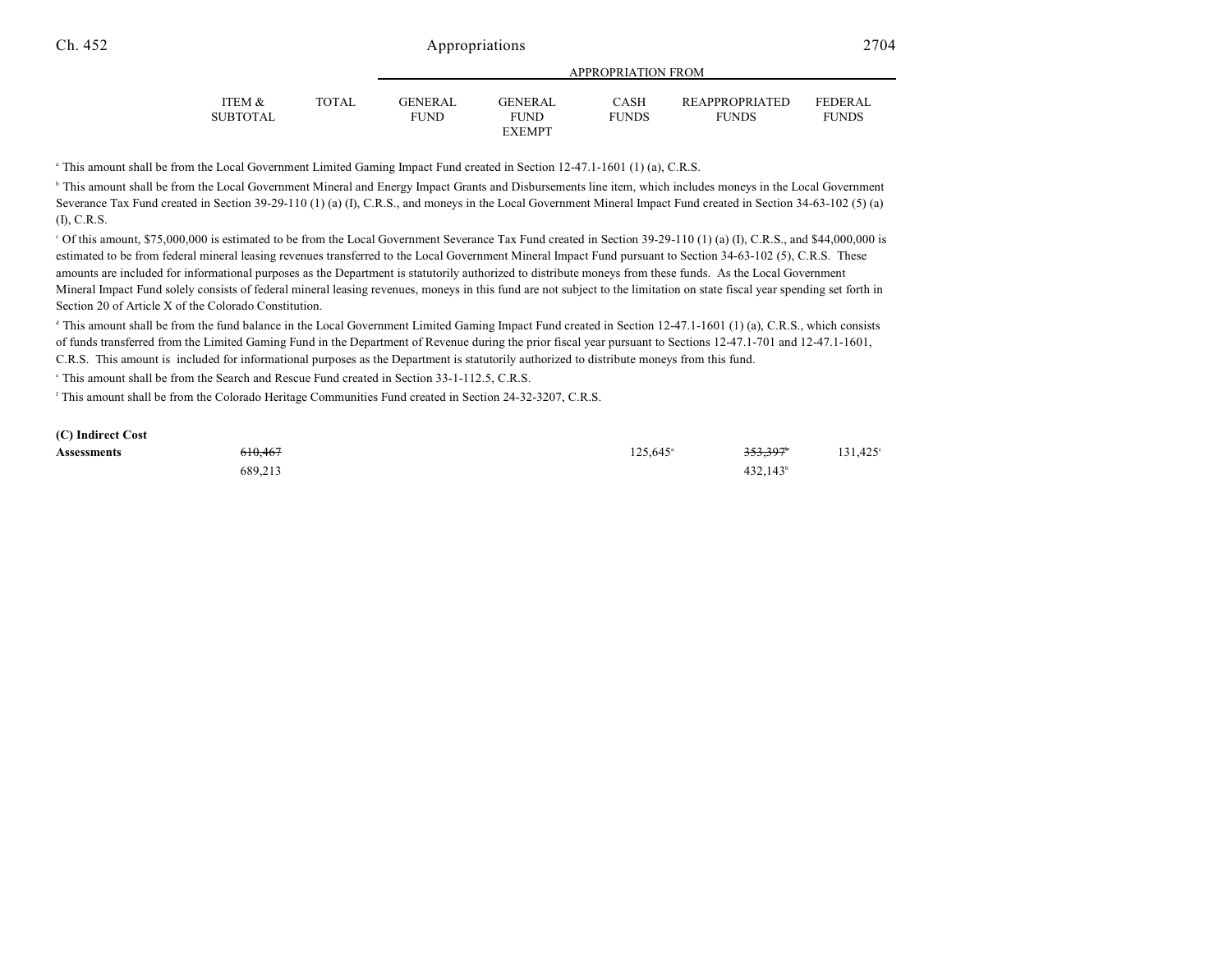Of this amount, \$36,997 shall be from the Colorado Water Resources and Power Development Authority pursuant to Section 37-95-107.6 (3) (b), C.R.S., \$35,099 <sup>a</sup> shall be from net lottery proceeds transferred to the Conservation Trust Fund pursuant to Section 3 (1) (b) (I) of Article XXVII of the Colorado Constitution, \$23,979 shall be from the Local Government Limited Gaming Impact Fund created in Section 12-47.1-1601 (1) (a), C.R.S., \$17,404 shall be from the Search and Rescue Fund created in Section 33-1-112.5, C.R.S., and \$12,166 shall be from the Waste Tire Recycling Development Cash Fund created in Section 25-17-202 (3) (a), C.R.S.

<sup>b</sup> This amount shall be from the Local Government Mineral and Energy Impact Grants and Disbursements line item, which includes moneys in the Local Government Severance Tax Fund created in Section 39-29-110 (1) (a) (I), C.R.S., and moneys in the Local Government Mineral Impact Fund created in Section 34-63-102 (5) (a) (I), C.R.S.

Of this amount, \$83,029 is anticipated from the Community Development Block Grant, and \$48,396 is anticipated from the Community Services Block Grant.

### 197,957,580 197,610,497

#### **(5) DIVISION OF EMERGENCY MANAGEMENT**

| Administration                  | 2,444,957  |            | 501,756     |                     | $64,241$ <sup>a</sup> | 1,878,960    |
|---------------------------------|------------|------------|-------------|---------------------|-----------------------|--------------|
|                                 | 2,444,228  |            | 501,027     |                     |                       |              |
|                                 |            |            | $(7.2$ FTE) |                     | $(1.0$ FTE)           | $(16.3$ FTE) |
| Disaster Response and           |            |            |             |                     |                       |              |
| Recovery                        | 4,950,000  |            |             | $4,500,000^{\circ}$ |                       | 450,000      |
| Preparedness Grants and         |            |            |             |                     |                       |              |
| Training                        | 10,546,340 |            |             | 10,988 <sup>c</sup> |                       | 10,535,352   |
| <b>Indirect Cost Assessment</b> | 125,809    |            |             |                     | $6,421$ <sup>a</sup>  | 119,388      |
|                                 |            | 18,067,106 |             |                     |                       |              |
|                                 |            | 18,066,377 |             |                     |                       |              |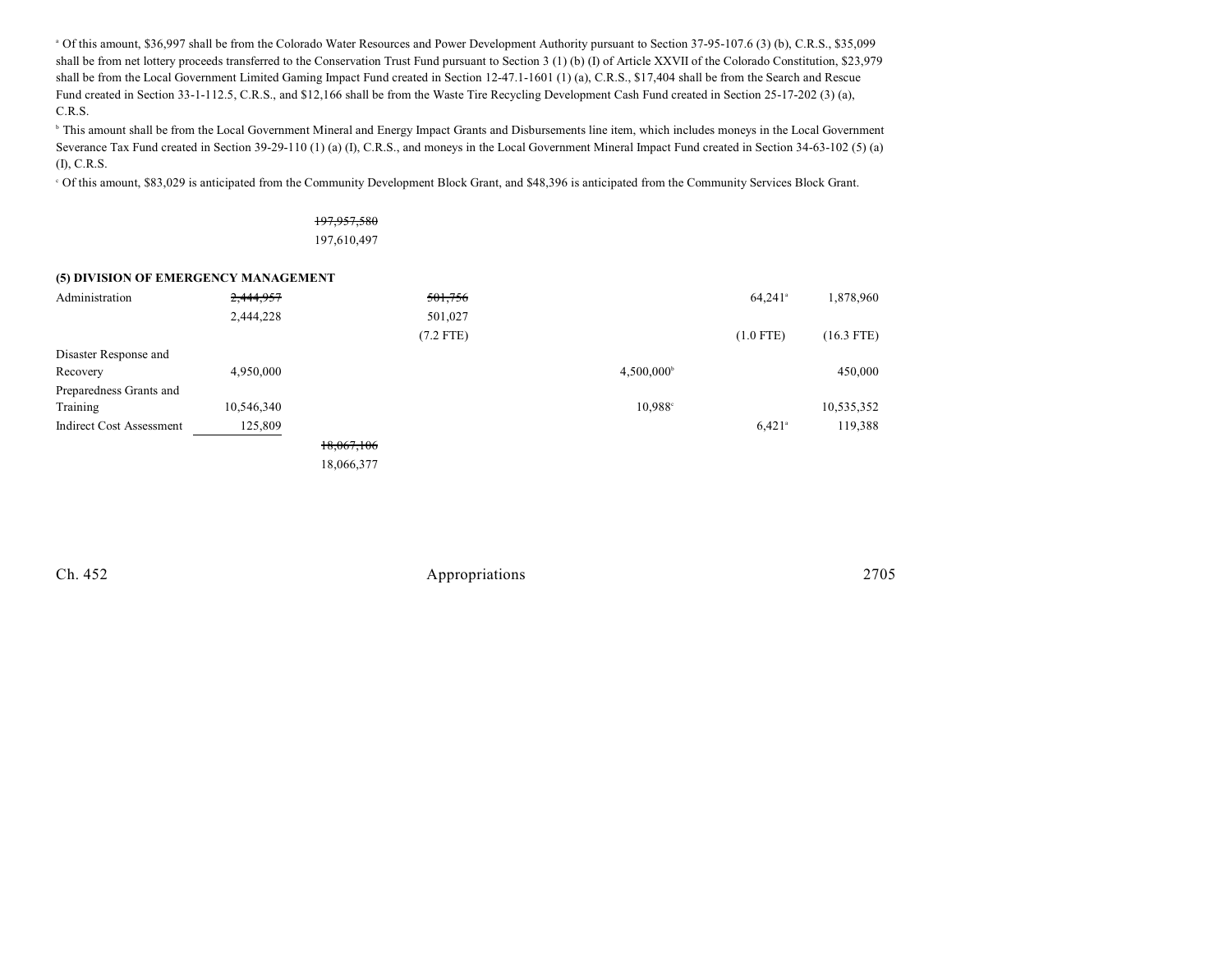| ITEM &          | <b>TOTAL</b> | <b>GENERAL</b> | <b>GENERAL</b> | CASH         | <b>REAPPROPRIATED</b> | <b>FEDERAL</b> |  |
|-----------------|--------------|----------------|----------------|--------------|-----------------------|----------------|--|
| <b>SUBTOTAL</b> |              | FUND           | <b>FUND</b>    | <b>FUNDS</b> | <b>FUNDS</b>          | <b>FUNDS</b>   |  |
|                 |              |                | <b>EXEMPT</b>  |              |                       |                |  |

APPROPRIATION FROM

<sup>a</sup> These amounts shall be from the Local Government Mineral and Energy Impact Grants and Disbursements line item, which includes moneys in the Local Government Severance Tax Fund created in Section 39-29-110 (1) (a) (I), C.R.S., and moneys in the Local Government Mineral Impact Fund created in Section 34-63-102 (5) (a) (I), C.R.S.

 $\textdegree$  This amount shall be from the Disaster Emergency Fund established in Section 24-32-2106 (2) (a), C.R.S.

This amount shall be from fees paid for emergency training programs. <sup>c</sup>

# **TOTALS PART XII**

| (LOCAL AFFAIRS) | <del>\$256,524,013</del> | \$8,484,536 | <del>\$4,193,651</del> *  | <del>\$183,782,489</del> | <del>\$5,172,298</del> | \$54,891,039 |
|-----------------|--------------------------|-------------|---------------------------|--------------------------|------------------------|--------------|
|                 | \$256,137,183            | \$8,208,016 | $$4.044.623$ <sup>a</sup> | \$183,770,117            | \$5,208,430            | \$54,905,997 |

<sup>a</sup> This amount shall be from the General Fund Exempt Account created in Section 24-77-103.6 (2), C.R.S. This amount is included as information for purposes of complying with the limitation on state fiscal year spending imposed by Article X, Section 20, of the State Constitution. As this amount is continuously appropriated by a permanent statute or constitutional provision, it is not subject to the limitation on General Fund appropriations as set forth in Section 24-75-201.1, C.R.S.

**FOOTNOTES** -- The following statements are referenced to the numbered footnotes throughout section 2.

47a Department of Local Affairs, Division of Local Government, Field Services, Local Government Mineral and Energy Impact Grants and Disbursements -- It is the intent of the General Assembly that the Department of Local Affairs consider granting \$1,500,000 from the Local Government Mineral Impact Fund created in Section 34-63-102 (5) (a) (I), C.R.S., to the Department of Higher Education, State Board for Community Colleges and Occupational Education State System Community Colleges for faculty and the development of community college-level curricula on alternative, renewable, and existing energies.